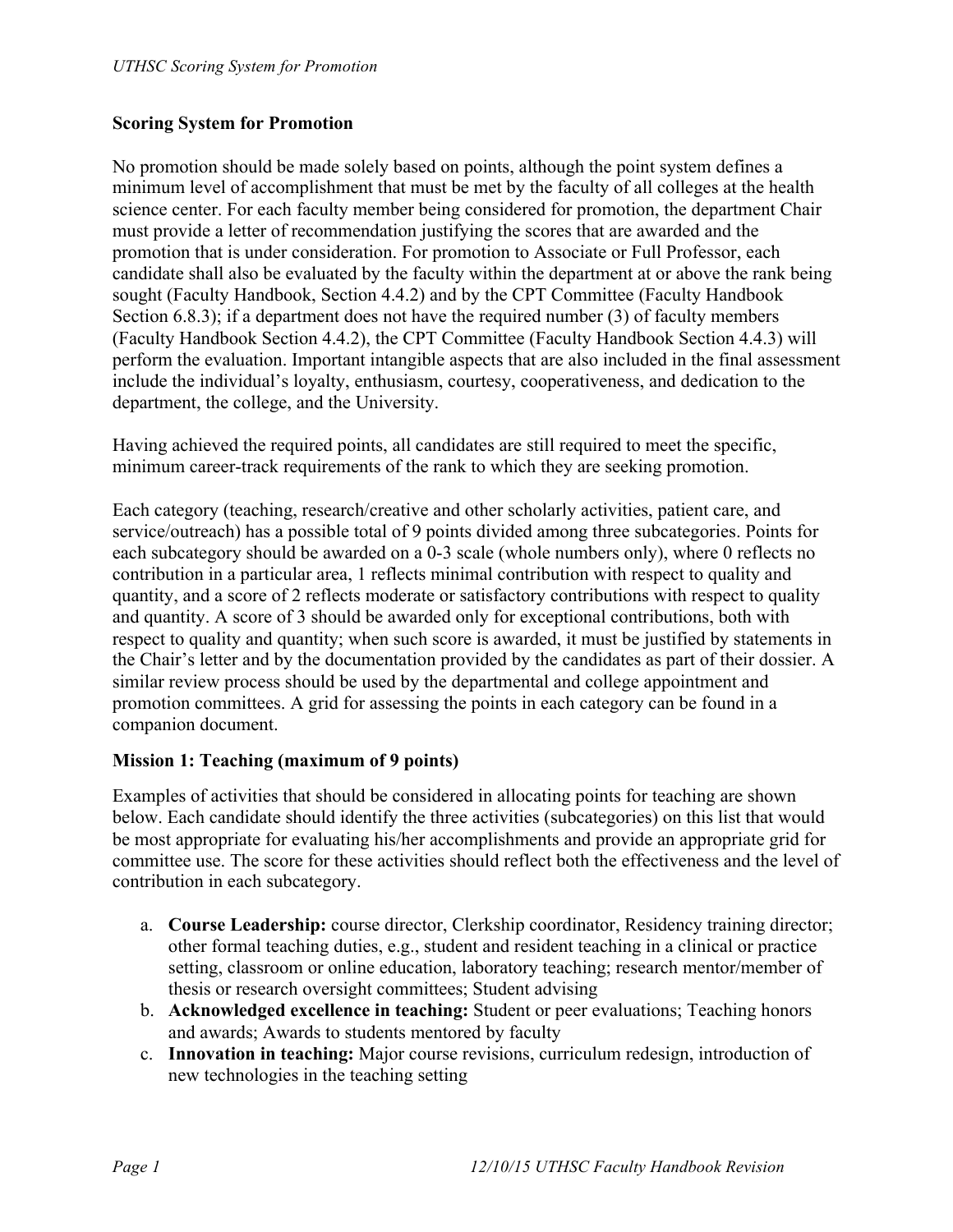#### **Mission 2: Research/Creative and Other Scholarly Activities (maximum of 9 points)**

Examples of activities that should be considered in allocating points for research/creative and other scholarly activities are shown below. The score awarded for these activities should reflect both the quantity of these activities as well as the quality of the contributions in this category.

a. **Publications:** peer-reviewed and nonpeer-reviewed articles in professional journals, textbooks, book chapters, health care articles for the lay press, etc.

Publications in peer-reviewed, high impact journals should be given the highest scores. Evaluators should note, however, that some disciplines may regularly report their work in more narrowly focused journals and that a simple assessment of the impact factor of these journals may underestimate the significance of the publications for these disciplines.

College bylaws may specify minimum publication requirements for promotion to the various ranks depending on the type of faculty appointment held. Thus faculty members are advised to review college bylaws as they prepare their dossiers for promotion, and evaluators should review these bylaws as part of the promotion review process. For example, faculty members should be aware that the required number of publications may differ for tenured/tenure track faculty vs. non-tenure track faculty. In addition there may be differing requirements for the promotion of non-tenure track faculty who serve as clinician educators vs*.* those who serve as researchers. However, it is expected that there be a reasonable balance in the evaluation of numbers of publications versus their importance.

- b. **Extramural funding:** grants from federal agencies (NIH, NSF, AHRQ, DOD, HRSA, etc.), foundations and institutes (American Heart Association, Muscular Dystrophy Association, National Cancer Society, etc.), pharmaceutical companies, training grants, inter-professional grants, and other grants and contracts
- c. **Other scholarly activities:** manuscripts under review, invited lectures, patents, licensing agreements, presentations at national/international meetings, submitted abstracts, featured presentations at grand rounds, at local or regional societies, or for local special interest groups, service on editorial boards (if used here, cannot be used in "Service"); or development of new procedures, protocols, or devices that improve health and/or raise standards of care.

#### **Mission 3: Patient Care (maximum of 9 points)**

Examples of activities that should be considered in allocating points for patient care are shown below.

- a. **Productivity/patient load/scheduling:** evaluation based on RVU targets and other agreed-upon patient care goals with respect to numbers of new and returning patients, numbers of procedures, numbers of clinic sessions per week, etc. Targets may differ depending on the site of care delivery and the specific discipline.
- b. **Quality of care/patient satisfaction:** as evidenced by standardized evaluations carried out by practice setting, by evaluations of peers/other health care providers, by chart reviews, etc.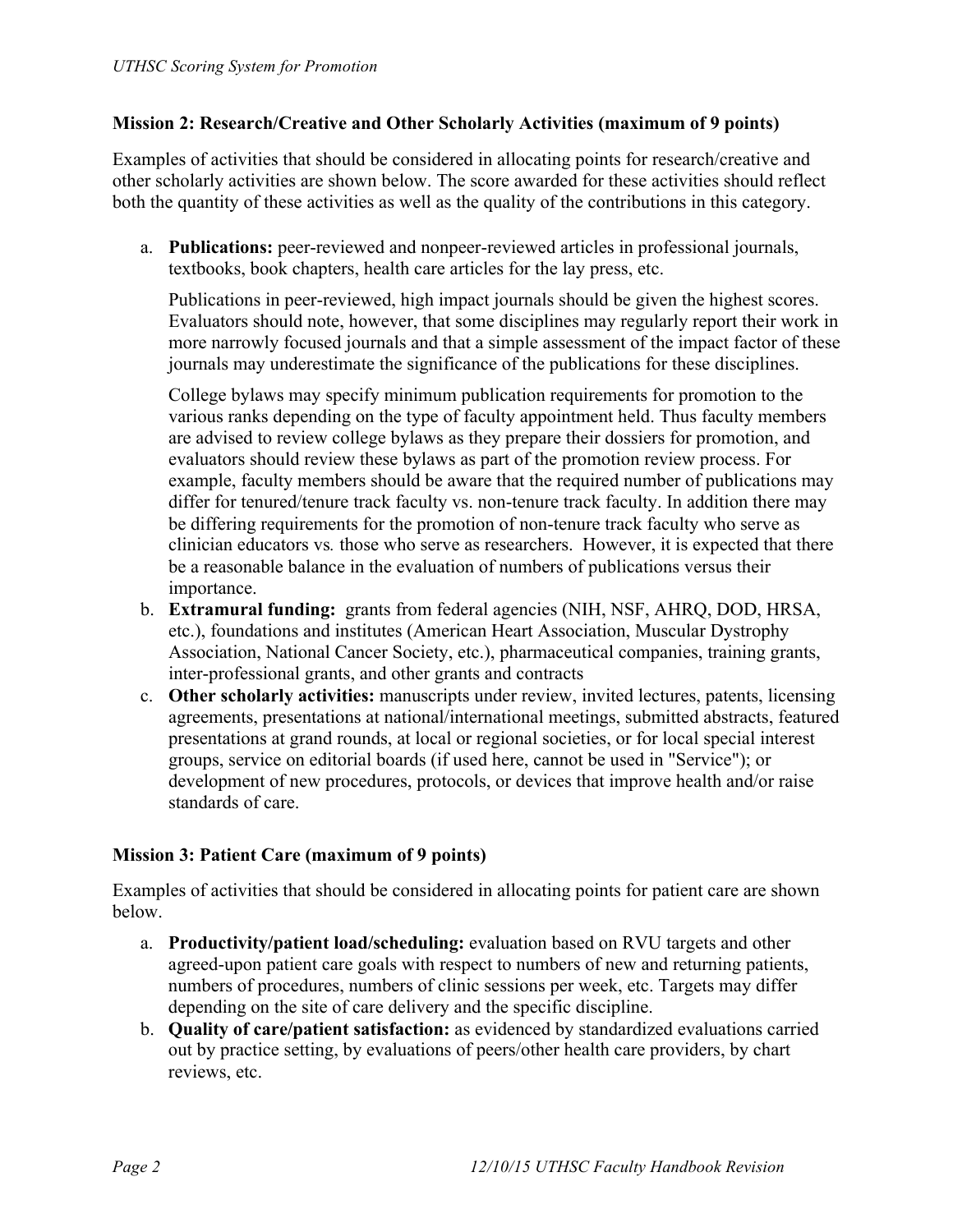c. **Professional recertification/enhancement of knowledge base for clinical care:** acquires and maintains board certification/licensure by regular participation in professional societies and in continuing education programs in his/her field and/or by participation in special training programs

#### **Mission 4: University Service/Outreach (maximum of 9 points)**

Examples of activities and material that should be considered in allocating points for service/outreach are shown below:

- a. **Institutional service:** Participating on committees for the UT System, Health Science Center campus, college, or department; presenting continuing education programs for department, college or campus; organization of seminar programs; supervision of departmental or campus core research facilities (e.g., flow cytometry, confocal or electron microscopy facilities); coordinating searches for faculty members, deans, senior administrators.
- b. **Professional service:** Participation in local, state, regional, national, or international organizations or professional societies, service on editorial boards, as a reviewer for professional journals or funding agencies (note that service on editorial boards may be considered under service or research but cannot count for both)
- c. **Community service/outreach:** Presentations to civic groups or other local organizations, participation in outreach activities in area schools, organization and/or delivery of community health initiatives, providing clinical services in community settings (health care fairs)

#### **Point Requirements for Promotion**

After careful review and assigning of points in the appropriate categories, the expectations for promotion are shown below. A sample template and a grid for calculating the points earned can be found in the appendices below:

- a. For promotion to Assistant Professor, the candidate must accumulate a total of 3.5 points if he/she does not have a clinical practice and 4.0 points if he/she has practice responsibilities.
- b. For promotion to Associate Professor, the accumulation of a minimum of 6 points is required from new/continuing activities since appointment or last promotion.
- c. For promotion to Professor, the accumulation of a minimum of 7.5 points is required from new/continuing activities since appointment or last promotion.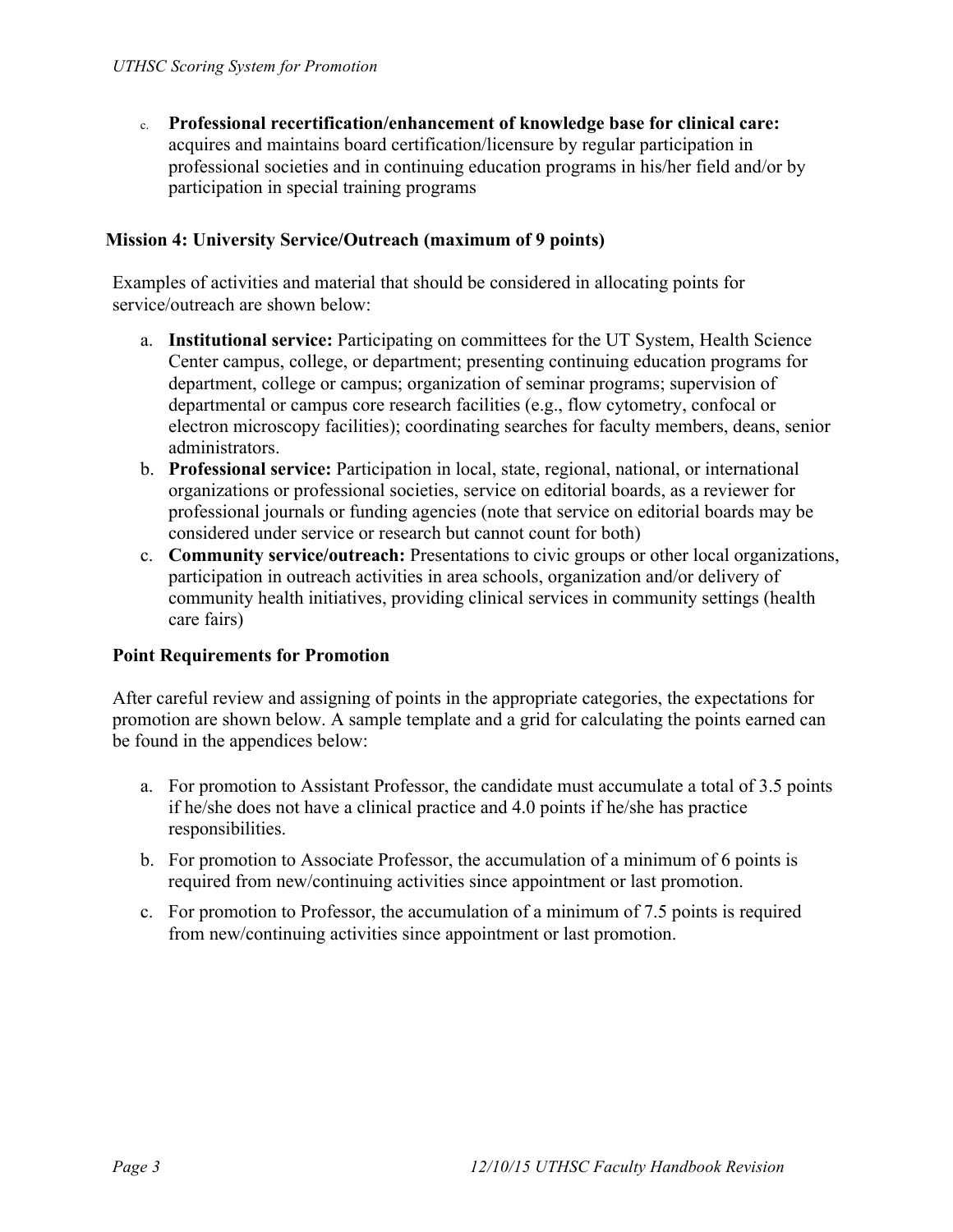### Grid for assessing performance metrics\*

| <b>Mission</b>                        | Categories                                                                                                                 | Score $(0-3)$         |   | % Effort      | Result   |
|---------------------------------------|----------------------------------------------------------------------------------------------------------------------------|-----------------------|---|---------------|----------|
| 1. Teaching                           | a. Course Leadership: Course director, Clerkship coordinator,                                                              |                       |   |               |          |
|                                       | Residency training director; other teaching duties e.g. student and                                                        |                       |   |               |          |
|                                       | resident teaching in a clinical or practice setting, classroom or online                                                   |                       |   |               |          |
|                                       | education, laboratory teaching; Research mentor/member of thesis or                                                        |                       |   |               |          |
|                                       | research oversight committee; Student advising                                                                             | a. _                  |   |               |          |
|                                       | b. Acknowledged excellence in teaching: Student or peer                                                                    |                       |   |               |          |
|                                       | evaluations, Teaching honors and awards, Awards to students                                                                |                       |   |               |          |
|                                       | mentored by faculty                                                                                                        | b.                    |   |               |          |
|                                       | c. Innovation in teaching: Major course revisions, Curriculum                                                              |                       |   |               |          |
|                                       | redesign, Introduction of new technologies in the teaching setting                                                         | c.                    |   |               |          |
|                                       | <b>Subtotal for Teaching Mission</b>                                                                                       | Sum(9 max)            | X | %             |          |
| 2. Research                           | a. Publications: peer-reviewed, and non peer-reviewed articles in                                                          |                       |   |               |          |
| / Creative                            | professional journals, textbooks, book chapters, health care articles for                                                  |                       |   |               |          |
| & Other                               | the lay press, etc.                                                                                                        | a. _                  |   |               |          |
| <b>Scholarly</b><br><b>Activities</b> | <b>b. Extramural funding:</b> including grants from federal agencies (NIH,                                                 |                       |   |               |          |
|                                       | NSF, AHRQ, DOD, HRSA, etc.), foundations and institutes,                                                                   |                       |   |               |          |
|                                       | pharmaceutical companies; training grants; inter-professional grants;                                                      |                       |   |               |          |
|                                       | other grants and contracts, or program/teaching grants<br>c. Other scholarly activities: manuscripts under review, invited | b.                    |   |               |          |
|                                       | lectures, patents, licensing agreements, presentations at                                                                  |                       |   |               |          |
|                                       | national/international meetings, submitted abstracts, featured                                                             |                       |   |               |          |
|                                       | presentations at grand rounds, at local or regional societies, or for                                                      |                       |   |               |          |
|                                       | local special interest groups, service on editorial boards Editorial                                                       |                       |   |               |          |
|                                       | board activities (if used here cannot be used in "Service")                                                                |                       |   |               |          |
|                                       | <b>Subtotal for Research/Creative &amp; Other Scholarly Activities Mission</b>                                             | c.<br>Sum (9 max)     | X | $\frac{0}{0}$ | $\equiv$ |
| 3. Clinical                           | a. Productivity/patient load/scheduling: evaluated based on RVU                                                            |                       |   |               |          |
| Care                                  | targets and other agreed-upon clinical care goals with respect to                                                          |                       |   |               |          |
|                                       | numbers of new and returning patients, numbers of procedures,                                                              |                       |   |               |          |
|                                       | numbers of clinic sessions per week, etc.                                                                                  | a. _                  |   |               |          |
|                                       | b. Quality of care/Patient satisfaction: as evidenced by standard-                                                         |                       |   |               |          |
|                                       | ized evaluations carried out by practice setting, by evaluations of                                                        |                       |   |               |          |
|                                       | peers/other health care providers, by chart reviews, etc.                                                                  | b.                    |   |               |          |
|                                       | c. Professional recertification/enhancement of knowledge base                                                              |                       |   |               |          |
|                                       | for clinical care: acquires and maintains board certification/licensure                                                    |                       |   |               |          |
|                                       | by regular participation in professional societies and in continuing                                                       |                       |   |               |          |
|                                       | education programs in his/her field, and/or by participation in special                                                    |                       |   |               |          |
|                                       | training programs                                                                                                          | c.                    |   |               |          |
|                                       | <b>Subtotal for Clinical Care Mission</b>                                                                                  | Sum (9 max)           | X | $\frac{0}{0}$ | Ξ        |
| 4. Service /                          | a. Institutional service: Participation on committees for the UT                                                           |                       |   |               |          |
| Outreach                              | system, Health Science Center, College, and/or department;                                                                 |                       |   |               |          |
|                                       | presentation of continuing education programs for department,                                                              |                       |   |               |          |
|                                       | college or campus; organization of seminar programs, coordination of                                                       |                       |   |               |          |
|                                       | searches for faculty, deans, senior administrators                                                                         | a.                    |   |               |          |
|                                       | b. Professional service: Participation in local, state, regional,                                                          |                       |   |               |          |
|                                       | national, or international organizations or professional societies,                                                        |                       |   |               |          |
|                                       | service on editorial boards, as a reviewer for professional journals or                                                    |                       |   |               |          |
|                                       | funding agencies (note that service on editorial boards may be                                                             |                       |   |               |          |
|                                       | considered under service or research but cannot count for both).                                                           | $b_{\cdot}$           |   |               |          |
|                                       | c. Community service/outreach: Presentation to civic groups or                                                             |                       |   |               |          |
|                                       | other local organizations, participation in outreach activities in area                                                    |                       |   |               |          |
|                                       | schools, organization and/or delivery of community health initiatives,                                                     |                       |   |               |          |
|                                       | providing clinical services in community settings (health care fairs)                                                      | c.                    |   |               |          |
|                                       | <b>Subtotal for Service/Outreach Mission</b>                                                                               | Sum $(9 \text{ max})$ | X | $\frac{0}{0}$ |          |
|                                       |                                                                                                                            |                       |   | <b>TOTAL</b>  | $\equiv$ |

\* Note: Only whole numbers should be used in applying scores

- 1. Using the following process, calculate a subtotal for each relevant mission:
	- a. Assign a score of 0-3 in each category
	- b. Sum the scores (add a, b, c) the maximum possible score is 9
	- c. Multiply the sum of the scores by the assigned percent effort in that mission to arrive at a subtotal
- 2. Calculate the Total Score by summing the subtotals of each relevant mission.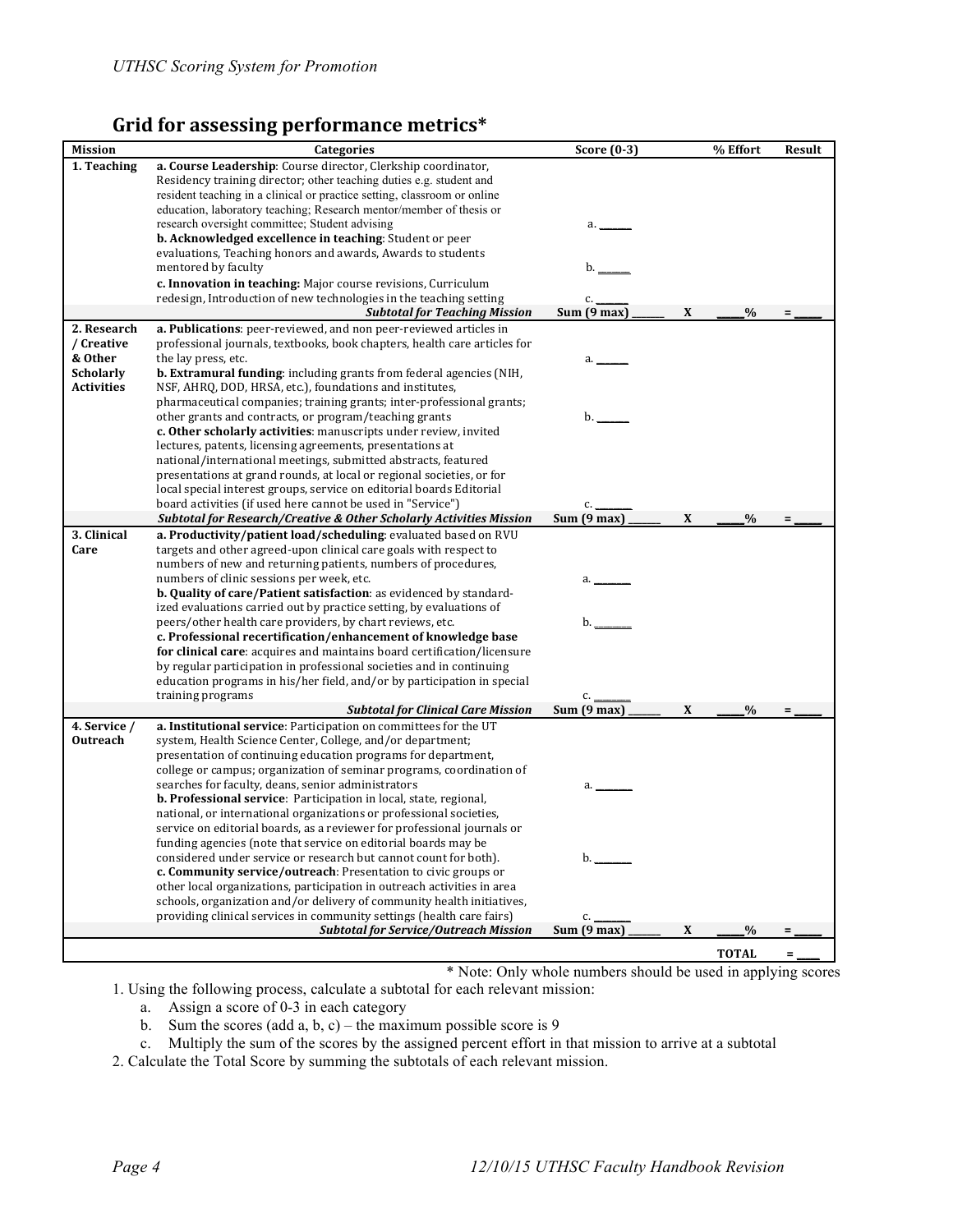## **Sample Calculating Performance Metrics**

Each candidate must provide information as to the average percentage of effort that he/she devoted to each of his/her assigned missions. For this example, assume the following distribution:

- 50% Research/Creative and Other Scholarly Activities
- 30% Teaching
- 10% Clinical Care
- 10% Service/Outreach

Assume further that the evaluators scored the activities in these categories as follows:

9 Research/Creative and Other Scholarly Activities 7 Teaching 7 Clinical Care 6 Service/Outreach

The overall score for this person would be

 $\frac{1}{6}$  of effort X category score (Research) + % of effort X category score (Teaching) + % of effort category score (Clinical Care) + % of effort X category score (Service/Outreach)} = N

In other words:

 $(0.50 \text{ X } 9) + (0.30 \text{ X } 7) + (0.10 \text{ X } 7) + (0.10 \text{ X } 6) = 7.9$ 

In this case, the score exceeds the minimum requirement for promotion to full professor (7.5 points).